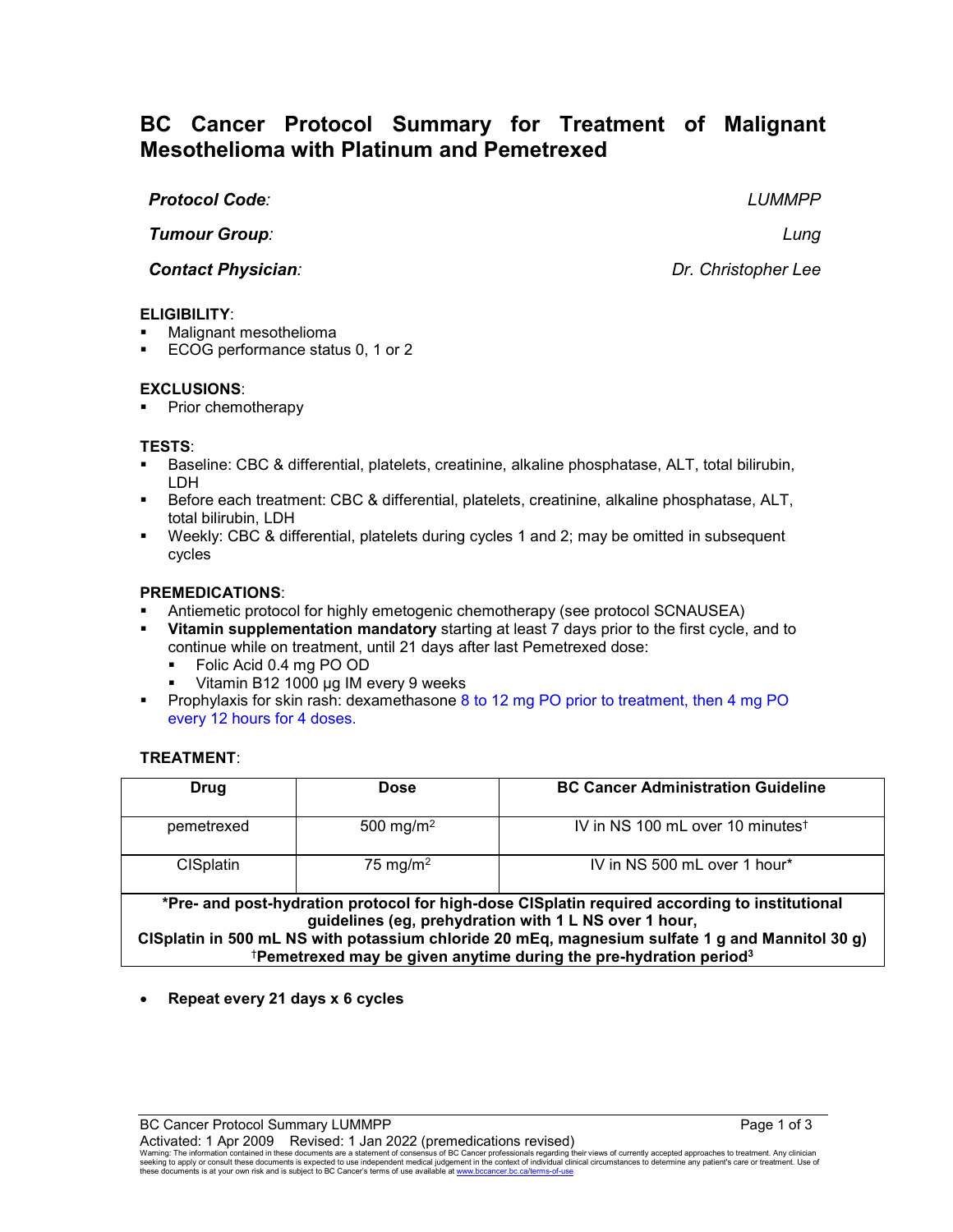# **DOSE MODIFICATIONS**:

### 1. **HEMATOLOGY**

### **Based on day 1 counts:**

| ANC $(x 109/L)$              |     | Platelets (x 10 <sup>9</sup> /L) | <b>Dose</b>  |
|------------------------------|-----|----------------------------------|--------------|
| greater than or equal to 1.5 | and | greater than or equal to 100     | 100%         |
| less than 1.5                | or  | less than 100                    | <b>Delay</b> |

# **Based on nadir counts (for Pemetrexed only):**

| ANC (x 10 <sup>9</sup> /L)   |     | Platelets (x 10 <sup>9</sup> /L) | <b>Pemetrexed Dose</b> |
|------------------------------|-----|----------------------------------|------------------------|
| greater than or equal to 0.5 | and | greater than or equal to 50      | 100%                   |
| less than 0.5                | and | greater than or equal to 50      | 75%                    |
| Any                          | and | less than 50                     | 50%                    |

# 2. **RENAL DYSFUNCTION**

| <b>Calculated Cr Clearance</b><br>(mL/min) | <b>CISplatin Dose</b>                               | <b>Pemetrexed Dose</b>                        |
|--------------------------------------------|-----------------------------------------------------|-----------------------------------------------|
| greater than or equal to 60                | 100%                                                | 100%                                          |
| 45 to less than 60                         | 80% CISplatin or go to<br><b>CARBOplatin option</b> | 100%                                          |
| less than 45                               | Hold                                                | <b>Hold</b> regardless of type of<br>platinum |

# 3. **MUCOSITIS**

**For next cycle:**

| <b>Mucositis Grade</b>                           | <b>CISplatin dose</b> | <b>Pemetrexed dose</b> |
|--------------------------------------------------|-----------------------|------------------------|
| $0$ to $2$                                       | 100%                  | 100%                   |
| $3$ to 4                                         | 100%                  | 50% previous dose*     |
| *Discontinue treatment after two dose reductions |                       |                        |

Activated: 1 Apr 2009 Revised: 1 Jan 2022 (premedications revised)<br>Warning: The information contained in these documents are a statement of consensus of BC Cancer professionals regarding their views of currently accepted a